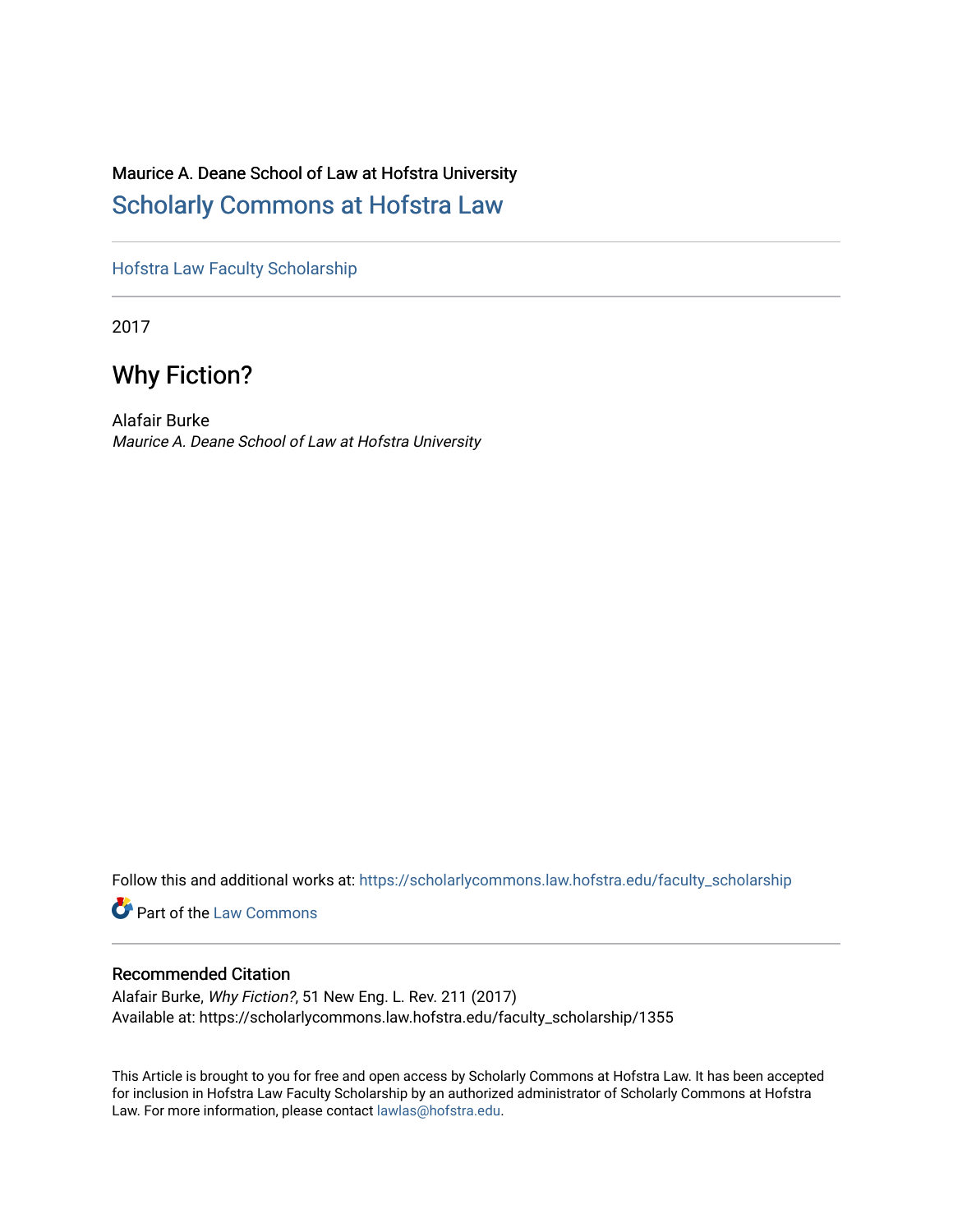## **Why Fiction?**

#### ALAFAIR **S.** BURKE\*

### **INTRODUCTION**

sold my first novel the summer after **I** taught my first year of law school as a tenure-track law professor.<sup>1</sup> After allowing myself a moment of celebration, panic set in. **I** would need to tell my dean and colleagues. They would wonder why the newest member of the tenure track faculty was writing a mystery novel. When I broke the news to my dean, I made sure to mention the recent placement of my first post-hire law review article in a top-tier journal. **I** emphasized that **I** had written most of the manuscript while **I** was in practice. I assured him that any work **I** did as a crime writer was for **"fun,"2** completely "separate" from my academic work, no different than a colleague whose hobby was training for a marathon.3

Almost fifteen years and fourteen novels later, this symposium asks its participants-four of us published novelists, one of us a judge, all of us trained lawyers-to reflect on the depiction of the criminal justice system

**<sup>\*</sup>** Professor of Law, Maurice **A.** Deane School of Law at Hofstra University. B.A., Reed College; **J.D.,** Stanford Law School. The author thanks the New England Law Review and the authors who contributed to this symposium for the opportunity to discuss the value of fiction to the study of law and the legal system.

**<sup>1</sup>***See* ALAFAIR BURKE, **JUDGMENT CALLS (2003)** [hereinafter **JUDGMENT CALLS].**

**<sup>2</sup>**To be certain, many scholars have emphasized the importance of having **"fun"** as a legal academic. *See, e.g.,* Bryan Adamson et al., *Can the Professor Come Out and Play? - Scholarship*, *Teaching, and Theories of Play,* **58 J. LEGAL** EDUC. 481, **517 (2008);** Andre Hampton, *Legal Obstacles to Bringing the Twenty-First Century into the Law Classroom: Stop Being Creative, You May Already be in Trouble,* **28** OKLA. CITY **U.** L. REV. **223, 227 (2003);** Kenney Hegland, *Fun and Games in the First Year: Contracts by Roleplay, 31* **J. LEGAL** EDuc. 534, **534-35 (1981);** Richard H. Seamon **&** Stephen **A.** Spitz, *Joint Teaching with a Colleague, For Just a Week or Two, 52* **J. LEGAL** EDUC. **258, 266-67** (2002).

**<sup>3</sup>** In retrospect, **I** should have explained that my fiction falls squarely within the "law in literature" component, as opposed to the law as literature component, of the law and literature "enterprise." *See* Robert Weisberg, *The Law-Literature Enterprise,* 1 YALE J.L. **HUMAN. 1, 1 (1988).**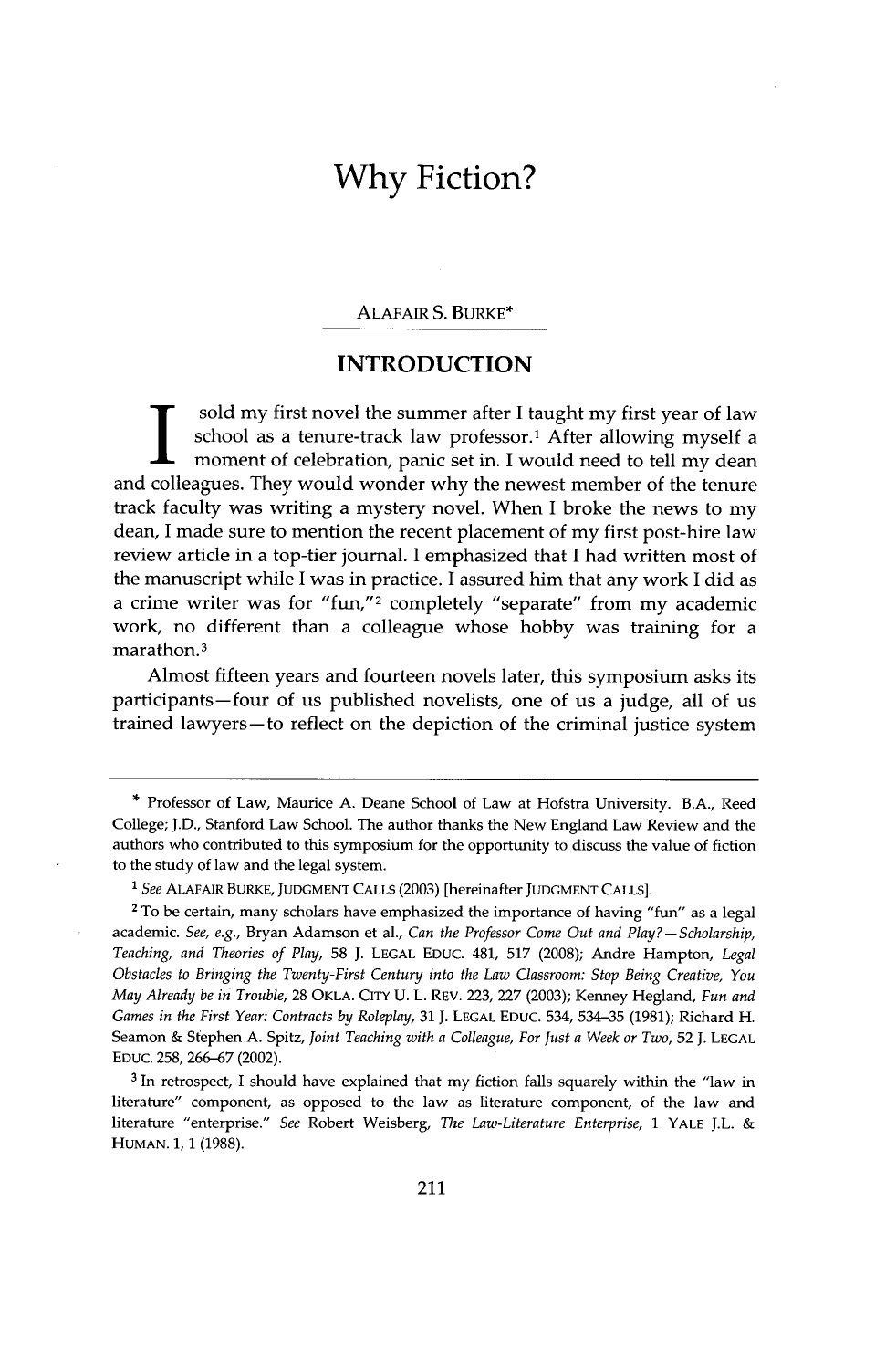in fiction. To quote the fictional character George Costanza: "Worlds are colliding."<sup>4</sup> The contributions to this symposium make clear that the promise **I** made to my dean was itself a type of fiction: the work of a novelist depicting our criminal justice system in fiction is not wholly separate from the work of studying the criminal justice system in actuality. Whether an author realizes it or not, it is impossible to create an interesting, albeit fictional, depiction of the criminal justice system, without having something interesting to say about its real-world counterpart. **My** use of the word "interesting" in the previous sentence is intentional. **Of** course, an author can place police, lawyers, judges, and courtrooms on the page without having a "take" on the system in which they work. However, the criminal justice system in such a book would simply provide a procedural construct. It does not come to life, as if it were a living, breathing character.

Consider the following comparison to the role a geographic setting plays in a work of fiction. An author might situate his novel in Florida **by** telling the reader that the book is set in Florida, throwing in a few street names found in a search of Google Maps, and mentioning some beaches and the humidity. To treat location as character requires more. In *Their Eyes Were Watching God,* Zora Neale Hurston uses Florida as a way, in part, to compare rural and urban life for African-American southerners at the turn of the 20<sup>th</sup> Century.<sup>5</sup> Carl Hiaasen uses a "wacky"<sup>6</sup> depiction of modern Florida as a way to explore in his novels the same themes of corruption and environmental destruction raised in his columns as a journalist. Without a reason to connect a geographic setting to character or plot, it is merely a location. It serves no narrative purpose, and it certainly does not come alive as an independent character.

Similarly, if a law office or courtroom is simply a place for characters to appear, the legal system is merely a backdrop to the story. In contrast, successful legal fiction uses the legal system as a defining component of the narrative that feels entirely realistic, even if the plot that unfolds there is wholly fictional. **A** first-year associate, for example, is unlikely to find himself in the middle of a complex criminal conspiracy, as does Mitchell McDeere, the main character in John Grisham's breakout novel, *The Firm,<sup>7</sup>* when he joins Bendini, Lambert **&** Locke. However, a reader will learn

*<sup>4</sup>Seinfeld: The Pool Guy* **(NBC** television broadcast Nov. **16, 1995)** (sitcom episode in which character George Costanza worries about the consequences if the two separate parts of his life should meet).

**<sup>5</sup>** ZORA **NEALE HURSTON,** THEIR **EYES** WERE **WATCHING GOD (1937).**

**<sup>6</sup>***See* Colette Bancroft, *Before Coming to Tampa, Carl Hiassen Talks Writing Satire in the Age of Trump,* TAMPA BAY **TIMES,** (Feb. 24, **2017),** https://perma.cc/2664-7BYJ.

**<sup>7</sup> JOHN** GRISHAM, THE FIRM 2 **(1991).**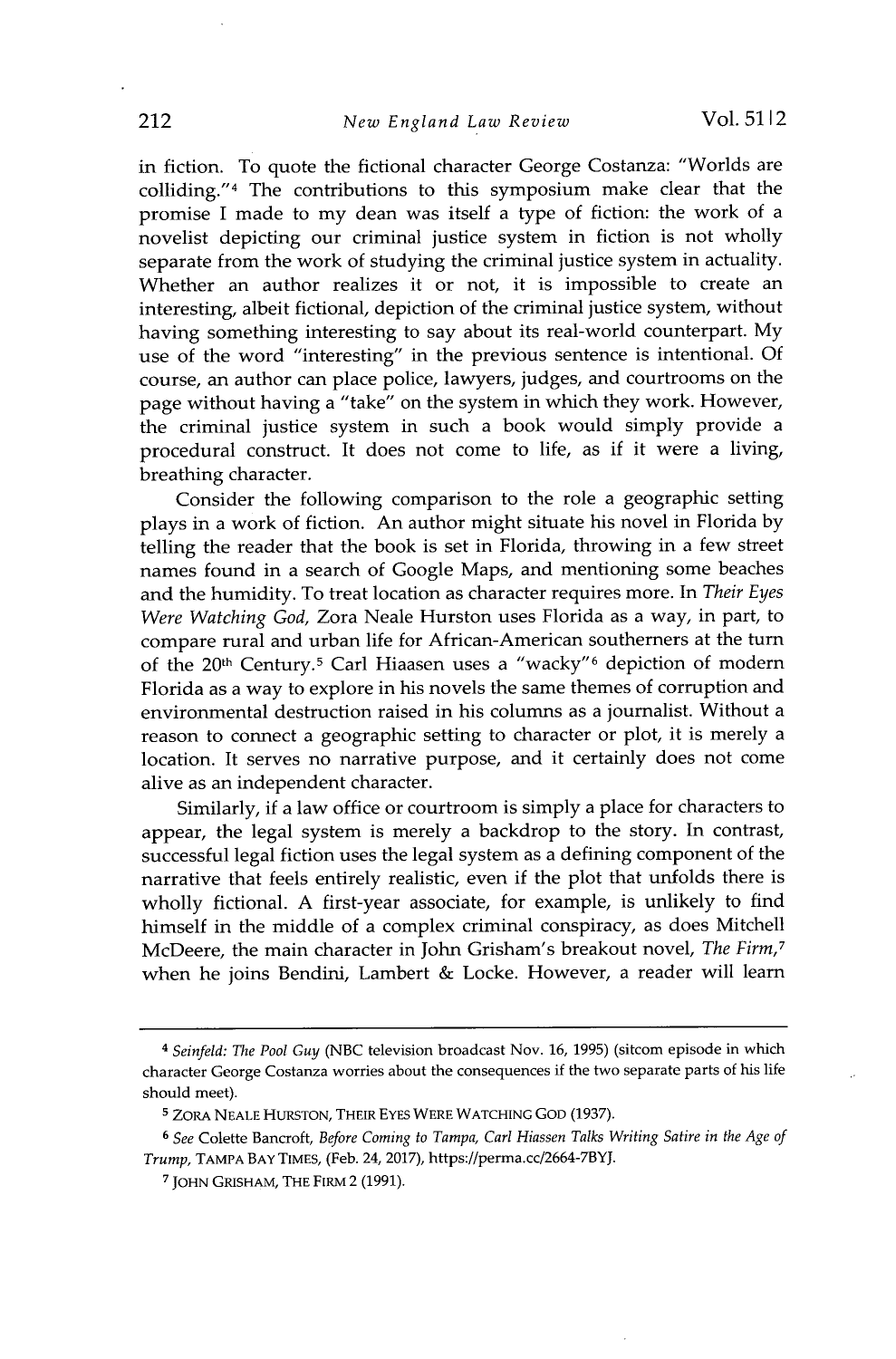more from that novel about the daily pressures of life as a junior associate at an elite law firm than from any lecture from a law school's career service advisor. *Supreme Ambitions,8* authored **by** Above the Law founder David Lat, exposes readers to the cut-throat world of appellate clerks competing for the ultimate prize of a Supreme Court clerkship. *In the Shadow of the Law,9* **by** University of Pennsylvania Law Professor Kermit Roosevelt, uses the backdrop of an elite law firm to demonstrate "the cynicism, careerism and opportunism of the zero-sum pyramid scheme called 'making partner."<sup>10</sup> The Emperor of Ocean Park,<sup>11</sup> by Yale Law Professor Stephen Carter, provides a searing portrayal of both academic and judicial politicking. Scott Turow's masterpiece, Presumed Innocent,<sup>12</sup> portrays the grind of daily life in a politicized big-city prosecutor's office.

In short, to be of interest, a novel's legal setting must serve a purpose. Much of crime fiction, unfortunately, fails this test. To avoid criticizing any other author, I will use my own debut as an example in which the author sometimes included legal detail solely for the purpose of proving the author's knowledge of it:

> The Constitution affords arrestees the right to a prompt determination of probable cause. The Supreme Court seems to think forty-eight hours is prompt enough, meaning an innocent person might have to sit in jail for a couple of days until a judge gets around to checking whether there's any evidence against him. In Oregon, we only get a day, so we have to review the custodies and prepare probable cause showings before the 2 P.M. **JC-2** docket. **If** we don't get them arraigned **by** the afternoon docket, they get cut loose.13

The whole paragraph makes me wish **I** had a time machine to go back and hit delete. To be sure, the paragraph is an accurate statement of the law. Gerstein v. Pugh<sup>14</sup> entitles arrestees to a "prompt" probable cause

*<sup>8</sup>See* **DAVID** LAT, **SUPREME** AMBITIONS (2014); *see also* Alexandria Alter, *Pleasing the Court with Intrigue, David Lat's 'Supreme Ambitions' Is a Thriller for Lawyers,* N.Y. TIMES, Dec. **8,** 2014, at **Cl** (reviewing *Supreme Ambitions* and noting its "elite niche" audience and **"highly** realistic" setting).

*<sup>9</sup> See generally* KERMIT ROOSEVELT, IN THE SHADOW OF THE LAW **(2005).**

**<sup>10</sup>**Alan M. Dershowitz, Sunday Book Review, *'In the Shadow of the Law': Their Finest Billable Hour,* N.Y. **TIMES** (June 12, **2005),** https://perma.cc/6KHU-VDPK; *see also Book Note,* 120 HARV. L. REV. **1367, 1368 (2007)** (noting that readers, with *In the Shadow of the Law,* "finally receive a contemporary depiction of the numerous monolithic law firms that ingest so many law school graduates each year").

*<sup>11</sup>See generally* **STEPHEN** CARTER, THE EMPEROR OF **OCEAN** PARK (2002).

*<sup>12</sup>See generally* SCOTT TUROW, **PRESUMED INNOCENT (1987).**

**<sup>13</sup>JUDGMENT CALLS,** *supra* note **1,** at **98.**

**<sup>14</sup>**Gerstein v. Pugh, 420 **U.S. 103, 125 (1975).**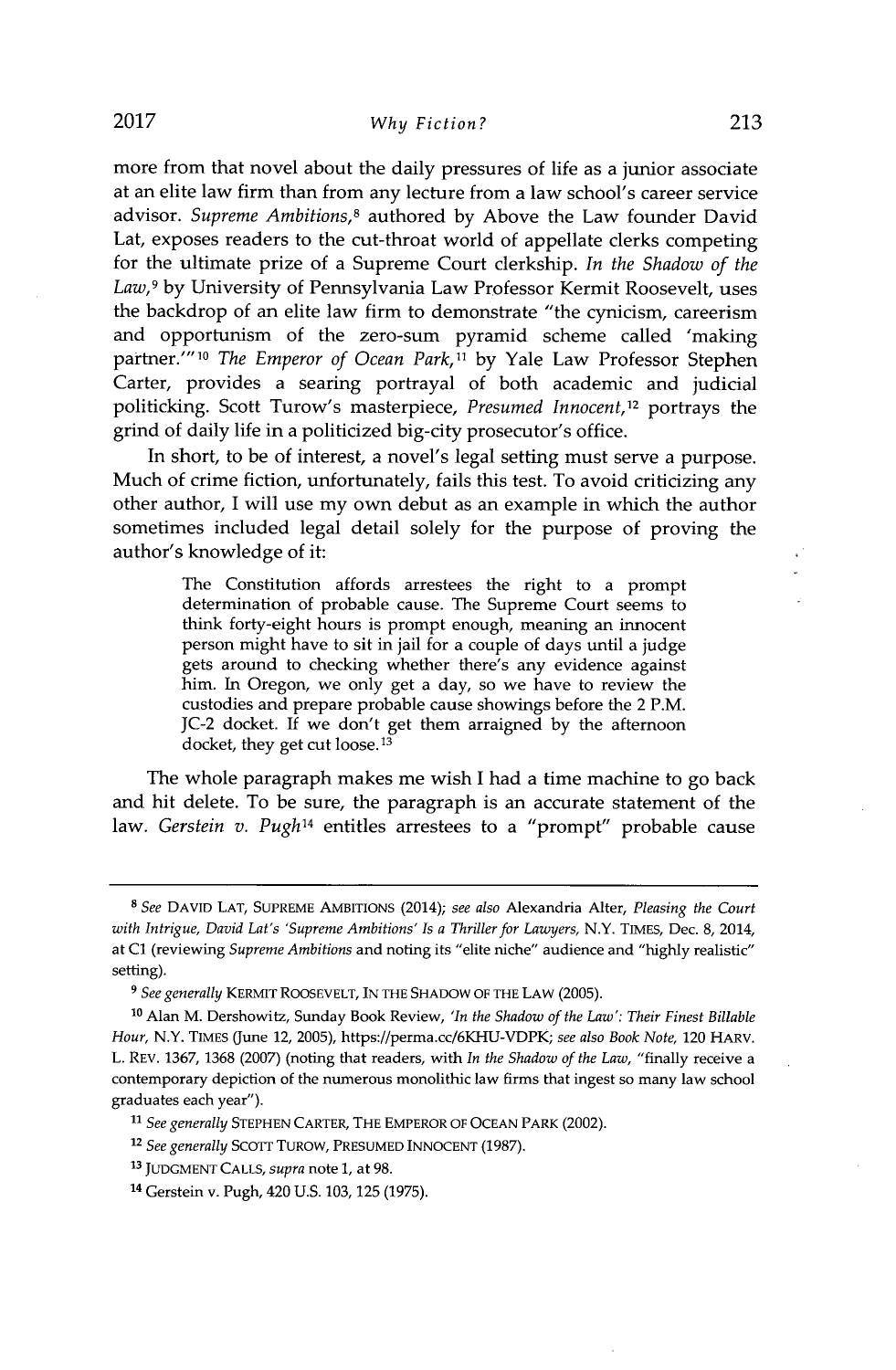hearing, and *Riverside v. McLaughlin15* defines a hearing held within fortyeight hours as presumptively reasonable. But this explanation does nothing to advance character, plot, or even setting. In retrospect, **I** read my debut and realize that **I** was an insecure novelist, trying to mark my territory **by** proving that **I** knew enough about the ins and outs of the legal system to deserve a spot on the bookstore shelf. Much as legal scholars feel less pressure to write hundreds of footnotes over time, **I** now question any inclusion of legal information that extends beyond a few sentences in a novel. **I** ask myself whether the legal detail advances the development of character, plot, or atmosphere. **If** it does not, I skip it, knowing in my head that a legal explanation exists for whatever is happening on the page, but the reader does not need to have it.

The above answers the question of why a novelist might choose to write about law, but it does not answer the question of why a law professor might choose to write fiction. After fifteen years of pursuing two theoretically "separate" missions of crime fiction and legal scholarship, this symposium finally presses me to answer the question, **"Why** Fiction?" Fortunately, the five thoughtful and diverse essays contributed to this collection have helped clarify a decade and a half of my own thoughts. **<sup>I</sup>** appreciate the opportunity to comment on three themes that **I** hope I have developed at least as well through fiction as through traditional legal scholarship: **(1)** individual actors in the criminal justice system matter; (2) legal rules are only a starting point; **(3)** justice is not inevitable. Comparing these three points to narrative, one could say that they provide lessons about character, structure, and surprise endings.

#### **I. Character: Individual Actors Matter**

One collective theme that emerges from this symposium is that the criminal justice system is not self-operating. The discretionary decisionmaking and professional judgment of the individual actors who operate within the system make a substantive difference. As Professor Wesson notes, law's power is unpredictable because it "is burdened and distorted **by** the acts of humans."16 Professor Manus observes "that a system is only as infallible as those who engage in it." $17$ 

From the perspective of studying the craft of writing, one could label this the art of creating a depth of character in novels that collide with the legal system. Instead of portraying lawyers solely through their **job** responsibilities, successful novels create three-dimensional protagonists

**<sup>15</sup>**County of Riverside v. McLaughlin, **500 U.S.** 44, **56 (1991).**

**<sup>16</sup>**Marianne Wesson, *The Chow: Depictions of the Criminal Justice System as a Character in Crime Fiction,* **51** NEw **ENG.** L. REV. **263, 289.**

**<sup>17</sup>** Peter Manus, *Law and Noir,* **51** NEw **ENG.** L. REV. **297, 303.**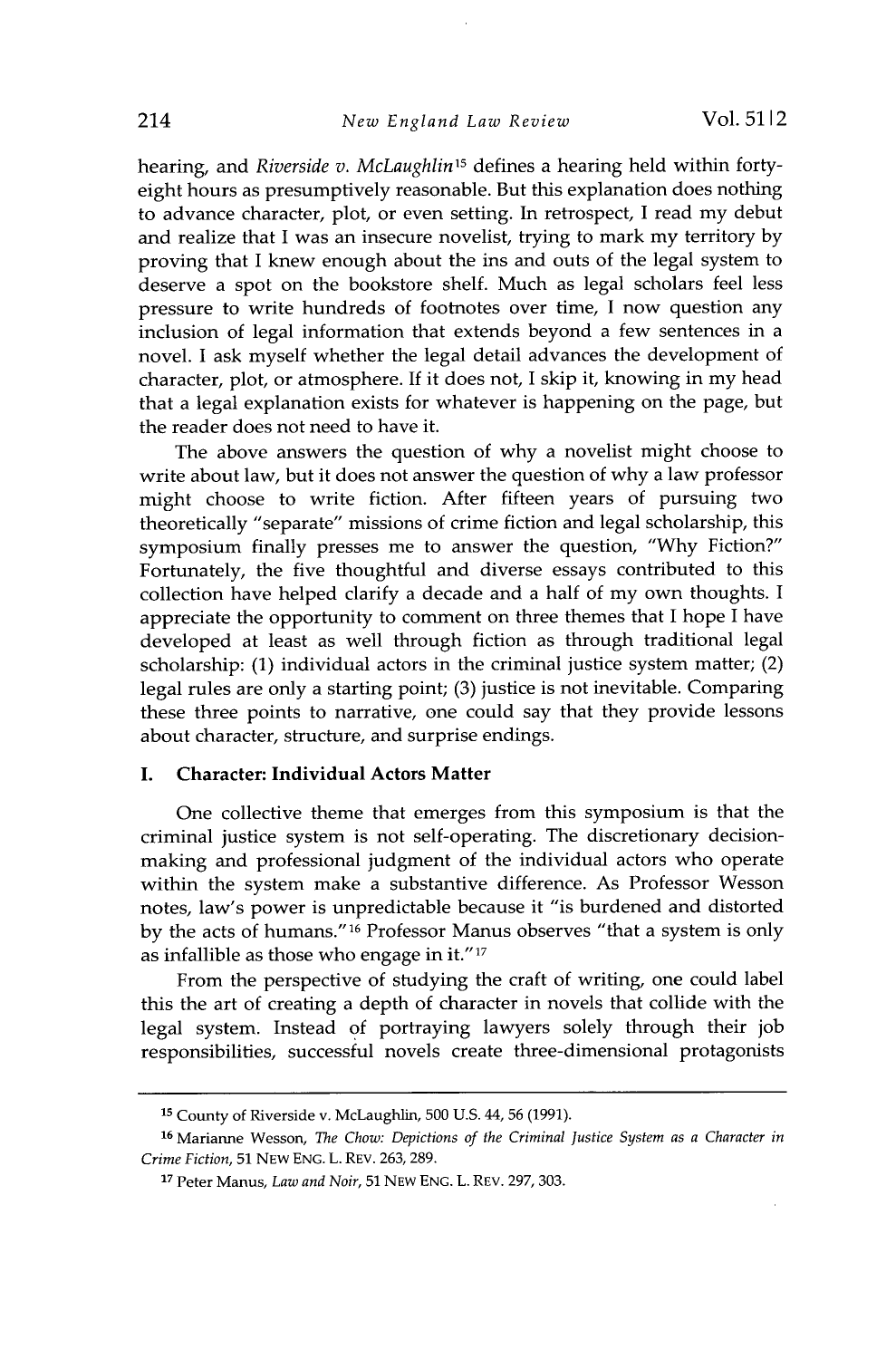who strike a chord for the reader. But from the perspective of those of us interested in law, the humanity of legal actors in fiction can inform our understanding of law's implementation in the real world.<sup>18</sup>

When **I** wrote my first novel, featuring Portland prosecutor Samantha Kincaid, my motive was, in part, to demonstrate the work that prosecutors do outside of the courtroom. As a fan of mystery novels, I noticed a tendency for fictional prosecutors to be portrayed as rigid, twodimensional characters, whose only role was to take a case from the police and seek a conviction in court, barking "hearsay" and "relevance" along the way.<sup>19</sup> However, I knew from my experience as a Deputy District Attorney in Multnomah County, Oregon, that a prosecutor's most important decisions occur, as author Michael Connelly noted in a blurb on the book jacket, "in the shadows cast **by** politics and corruption and human desires."<sup>20</sup>

Viewed as "characters" within the criminal justice system, prosecutors shape the machinery of the criminal justice system at every phase of a criminal proceeding. They can decline prosecution with "an all but unreviewable power."<sup>21</sup> When they do initiate criminal charges, their decisions are evaluated only for the low standard of probable cause.<sup>22</sup> Once charges are issued, the rules that govern criminal discovery are malleable, at best.<sup>23</sup> Their power to plea bargain is nearly unlimited.<sup>24</sup> When a

*<sup>18</sup>See generally* Carrie Menkel-Meadow, *Can They Do That? Legal Ethics in Popular Culture: Of Characters and Acts,* 48 **UCLA** L. REV. **1305, 1309-10** (2001) (noting that popular culture's portrayal of legal ethics provides an opportunity for lawyers to observe the consequences of their actions in a unique and unconventional way); David M. Spitz, *Heroes or Villains? Moral Struggles vs. Ethical Dilemmas: An Examination of Dramatic Portrayals of Lawyers and the Legal Profession in Popular Culture,* 24 **NOVA** L. REV. **725,** 741-42 (2000) (discussing the lessons that fictional characters can teach regarding conflicts between legal ethics and personal conscience).

**<sup>19</sup>A** notable exception is Linda Fairstein's wonderful series featuring New York City prosecutor Alexandra Cooper. *E.g.,* **LINDA** FAIRSTEIN, **FINAL** JEOPARDY (1994); **LINDA FAIRSTEIN,** LIKELY TO **DIE (1997).**

<sup>20</sup>**JUDGMENT CALLS,** *supra* note **1,** at book jacket.

**<sup>21</sup>**Austin Sarat *&* Conor Clarke, *Beyond Discretion: Prosecution, the Logic of Sovereignty, and the Limits of Law,* **33** LAw *&* **Soc.** INQUIRY **387, 387 (2008).**

**<sup>22</sup>***See* Branzburg v. Hayes, 408 **U.S. 665, 686 (1972)** (noting that the grand jury's function is to determine "if there is probable cause to believe that a crime has been committed").

**<sup>23</sup><sup>A</sup>**criminal defendant's entitlement to discovery is limited compared to the relatively expansive means of civil discovery; as a constitutional matter, prosecutors are required to disclose only material, exculpatory evidence, a standard that has proven elusive in practice. *See generally* Alafair **S.** Burke, *Revisiting Prosecutorial Disclosure,* 84 IND. L.J. 481 *passim (2009);* Bennett L. Gershman, *Litigating* Brady v. Maryland: *Games Prosecutors Play,* **57 CASE** W. L. REV. *531 passim* **(2007);** Bruce Green *&* Peter Joy, *Prosecutors' Disclosure Obligations in the U.S.,* 42 **HITOTSUBASHI J.** L. *&* POL. **51** *passim* (2014).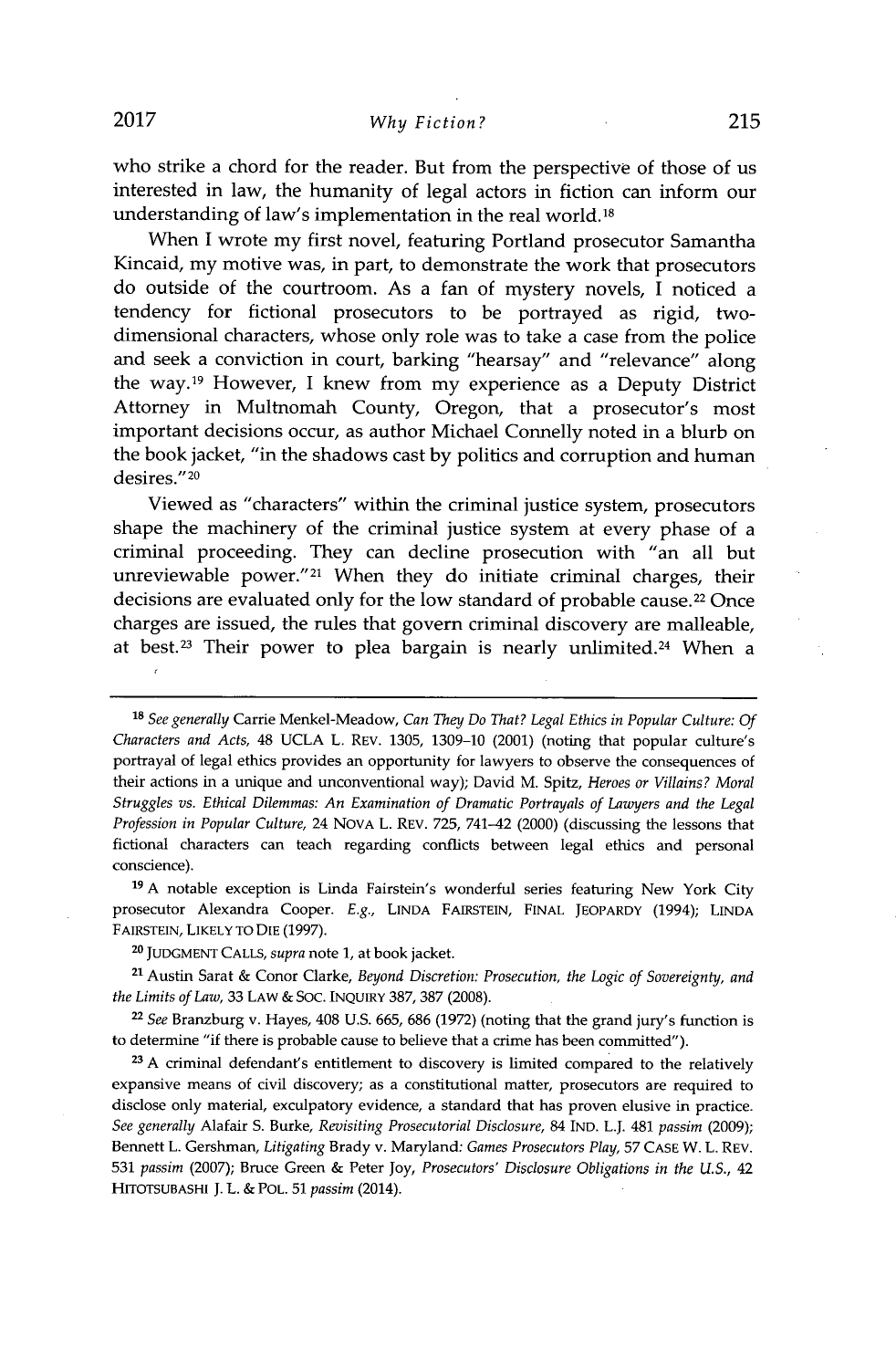defendant whom they have convicted claims later to be innocent, the prosecutor enjoys discretion once again, this time in deciding how to respond to new evidence that might cast doubt upon the defendant's guilt. 25

Formal law provides little guidance to prosecutors as they exercise broad discretion through each phase of a criminal case. The Supreme Court describes prosecutorial obligations only in broad strokes.<sup>26</sup> For example, in perhaps its most cited discussion of prosecutorial ethics, the Supreme Court described the prosecutor as "in a peculiar and very definite sense the servant of the law, the twofold aim of which is that guilt shall not escape or innocence suffer."<sup>27</sup> What, precisely, this means will vary with individual prosecutors.<sup>28</sup> Bruce Green has noted that because of a "tradition of machismo," it is important to the prosecutorial culture to do justice in a "muscular," "unsentimental" way.29 **I** have used the term "prosecutorial passion" to describe a prideful, warrior-like aspect of the culture.<sup>30</sup> In a fascinating study of prosecutorial culture, Ronald Wright and Kay Levine theorize that prosecutors tend to mellow-or become more "balanced" over time-and that with balance comes better professional judgment.<sup>31</sup>

I sought in my Samantha Kincaid series to show how significant criminal justice outcomes can sometimes turn on the randomness of which

**<sup>25</sup>***See* Bruce **A.** Green **&** Ellen Yaroshefsky, *Prosecutorial Discretion and Post-Conviction Evidence of Innocence,* **6** OHIO **ST. J.** CRIM. L. 467, 467 **(2009).**

**<sup>26</sup>***See* Bruce **A.** Green, *Why Should Prosecutors "Seek Justice"?,* **26** FORDHAM URB. L.J. **607, 622** (remarking on the "vagueness" of a prosecutor's ethical mandate to "seek justice") **(1999).**

**<sup>27</sup>**Berger v. United States, **295 U.S. 78, 88 (1935).**

*<sup>2</sup> <sup>8</sup>See generally* **DANIEL** MEDWED, **PROSECUTION** COMPLEX: AMERICA'S RACE TO CONVICT **AND ITS** IMPACT **ON** THE **INNOCENT** (2012).

**<sup>29</sup>**Green, *supra* note **26,** at **609.**

**<sup>30</sup>**Alafair **S.** Burke, *Prosecutorial Passion, Cognitive Bias, and Plea Bargaining,* **91 MARQ.** L. REV. **183, 188 (2007).**

**<sup>31</sup>**Ronald F. Wright **&** Kay L. Levine, *Prosecutor Risk, Maturation, and Wrongful Conviction Practice,* 41 LAW *&* **Soc. INQUIRY 1, 1 (2016);** Ronald F. Wright **&** Kay L. Levine, *The Cure for Young Prosecutors' Syndrome,* **56** ARIZ. L. REV. **1065, 1065** (2014).

**<sup>24</sup>**Courts are reluctant to interfere with plea bargaining, and factors such as sentencing guidelines, mandatory minimum sentences, and other risks of trial for a defendant can amplify a prosecutor's power during negotiations. *See* Bordenkircher v. Hayes, 434 **U.S. 357, 368** n.2 **(1978);** Albert W. Alschuler, *The Changing Plea Bargaining Debate, 69* **CAL.** L. REv. **652, 652 (1981);** Stephanos Bibas, *Plea Bargaining Outside the Shadow of Trial,* **117** HARV. L. REV. 2463, 2464 (2004); Bruce Green, *The Right to Plea Bargain With Competent Counsel After Cooper and* Frye: *Is the Supreme Court Making the Ordinary Criminal Process "Too Long, Too Expensive, and Unpredictable* **. ..** *in Pursuit of Perfect Justice"?,* **51** DUQ. L. REV. **735, 737 (2013)** ("In many cases, no real bargaining occurs because prosecutors have enough leverage to make a 'take it or leave it' plea offer."); Stephen **J.** Schulhofer, *Plea Bargaining as Disaster, 101* YALE L.J. **1979, 1982-83 (1992).**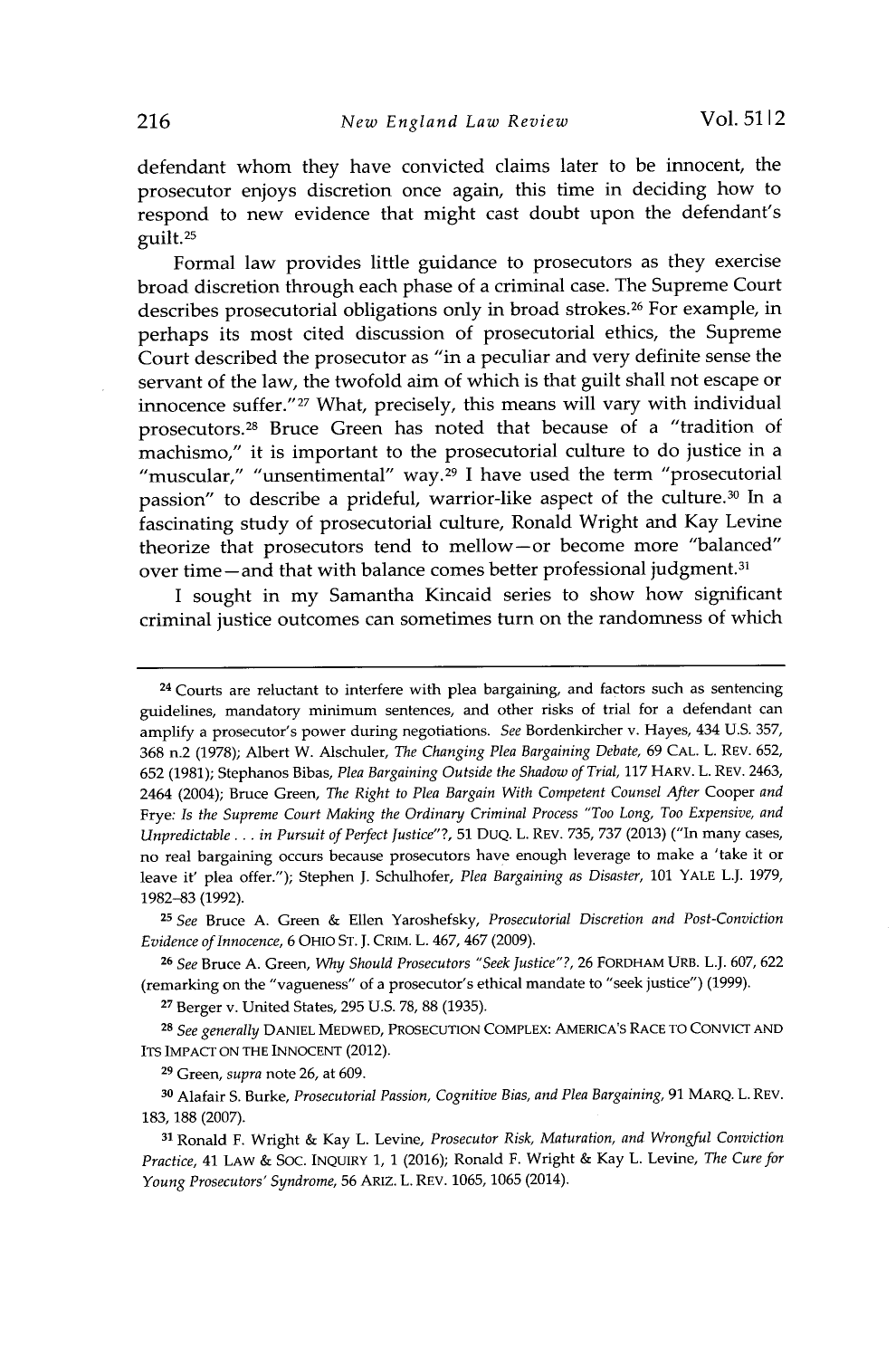prosecutor happens to pick up a file. In *Judgment Calls,* a seasoned but cynical prosecutor gives short-shrift to the brutal assault of a fifteen-yearold girl, because the girl had been working as a prostitute at the time of the attack and then lied about that fact to the police and prosecutors. When Kincaid meets with the victim, she understands that the girl only lied because she was ashamed that she had been selling sex to support a drug habit. What would have been issued **by** one prosecutor as a mere felony assault is charged **by** Kincaid as attempted murder and a slew of other major felony charges. <sup>32</sup>

Crime fiction can also demonstrate the ways that a defense attorney's identity can determine criminal justice outcomes.<sup>33</sup> The very premise of *Gideon v. Wainwright<sup>34</sup>*is that a criminal trial without the appointment of defense counsel is fundamentally unfair, yet we know that wide disparities in performance exist among constitutionally competent attorneys. $35$  In *Judgment Calls,* Samantha Kincaid opines about three different types **of** defense attorneys. The first camp are simply "bad attorneys" whose performance is "so pathetic.. .that most prosecutors will admit it takes the fun out of winning."<sup>36</sup> The second camp, Kincaid's favorite, are "the straight shooters," $37$  who know "the realities of the system," $38$  "negotiate the most favorable plea deal possible," **39** and "if the client has a serious defense. **. .,** take the issue to court and do a good **job." 40** The third camp are the "true believers," meaning they are "incapable of distrusting their clients." 41 It is clear that Samantha believes that the true believers do their clients a disservice, because such an attorney, like the boy who cried wolf, carries no sway when he vouches for a client.

But that, of course, is a prosecutor's view of a defense attorney. In my recent novel, *The Ex,* defense attorney Olivia Randall continuously goes to extraordinary lengths for her client (and ex-fiancé), Jack Harris, after he is arrested as a suspect in a triple homicide. Olivia's most impressive moments are not in-court uses of her lawyering skills. She is scrappy and

**<sup>32</sup> JUDGMENT CALLS,** *supra* note **1,** at **16, 30.**

*<sup>3</sup>See generally* John B. Owens, *Grisham's Legal Tales: A Moral Compass for the Young Lawyer,* 48 **UCLA** L. REV. 1431 (2001) (discussing various types of fictional lawyers created **by** author John Grisham).

<sup>3</sup>Gideon v. Wainwright, **372 U.S. 335,** 342-43 **(1963).**

*<sup>3</sup>s See generally* Strickland v. Washington, 466 **U.S. 668** (1984) (setting minimal standards for determining the adequacy of representation under the Sixth Amendment's right to counsel).

**<sup>36</sup> JUDGMENT CALLS,** *supra* note **1,** at **32.**

**<sup>3 7</sup> JUDGMENT CALLS,** *supra* note **1,** at **32.**

**<sup>38</sup> JUDGMENT CALLS,** *supra* note **1,** at **33.**

**<sup>3</sup>JUDGMENT CALLS,** *supra* note **1,** at **33.**

<sup>40</sup>**JUDGMENT CALLS,** *supra* note **1,** at **32.**

**<sup>41</sup>JUDGMENT CALLS,** *supra* note **1,** at **32.**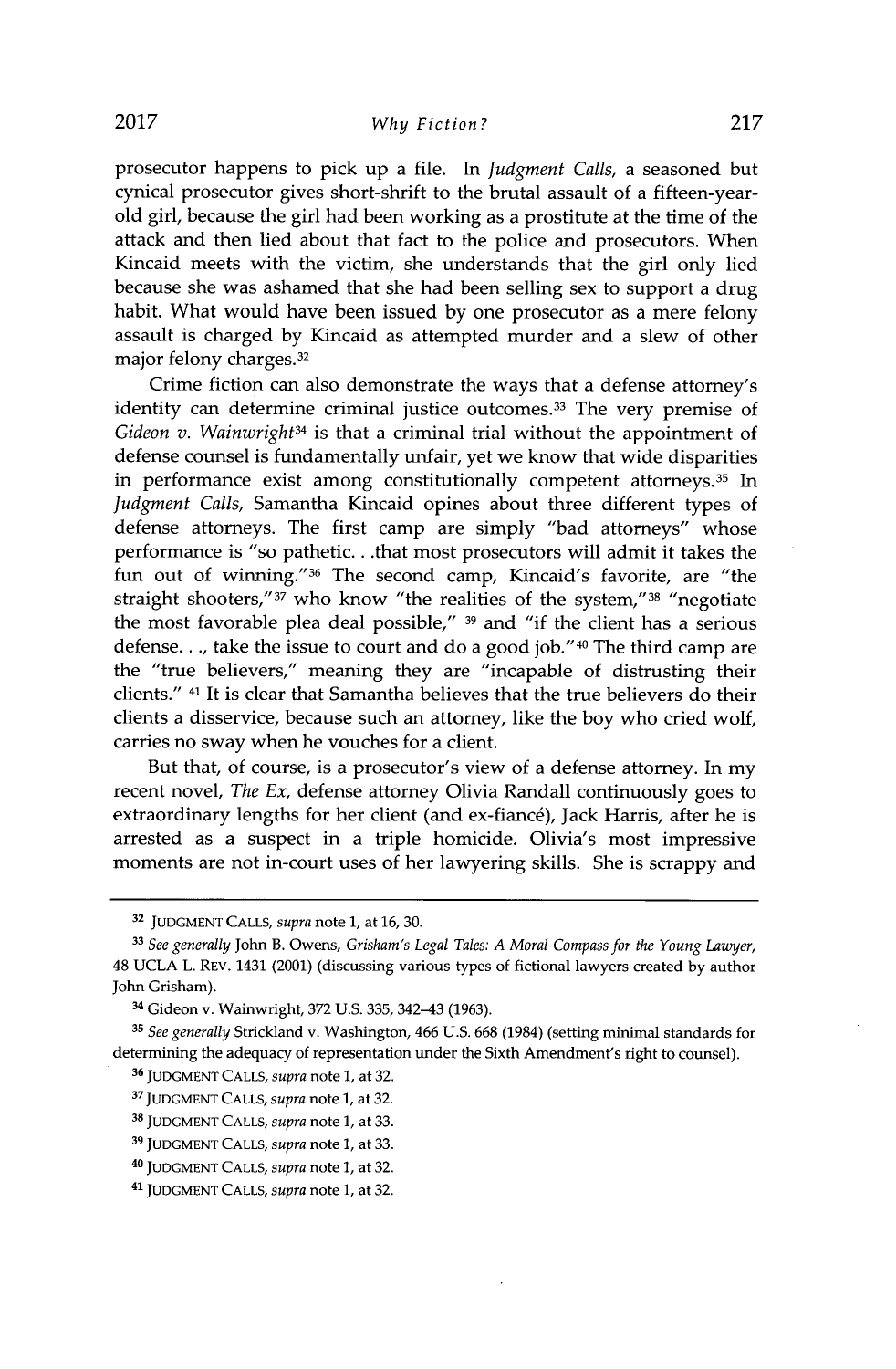knows how to work people and relationships to benefit her client. It should be clear to the reader that Olivia is better than the typical defense lawyer: "I'm not good at everything. Or, to be more honest, I'm pretty bad on some fairly major metrics **....** I am extremely good at one thing, though. **I** am good at tearing apart a prosecution."<sup>42</sup> But it is also clear that, in this particular case, Olivia is going above and beyond even her normal level of performance, not only because she believes she owes something to Jack because of their complicated past, but also because she deeply believes in his innocence: "Lawyers say it doesn't matter whether a client's innocent. It's not our **job** to know. We fight zealously no matter what. What a bunch of crap." <sup>43</sup>

Throughout the novel, Olivia works at "the edge" of zealous advocacy.<sup>44</sup> Even before he is charged, she breaks her own cardinal rule to try to help Jack:

> I've pulled some questionable stunts in the name of zealous representation, but **I** had never-not once-looked an **ADA** in the eye to vouch for a client's innocence unless **I** knew to a certainty that the police had fucked up. So if **ADA** Scott Temple got a phone call from a homicide detective saying **I** insisted on speaking with him, the message would be clear. **I** was spending some hard-earned capital. <sup>45</sup>

Later in the **book,** she takes advantage of that same prosecutor's good will toward her **by** using a piece of information he discloses to her to embarrass him in open court.<sup>46</sup> She manages to evade a judge's gag order **by** notifying a friendly reporter when and where she might want to perch outside of a certain judge's courtroom.<sup>47</sup> Even Jack knows that his fate within the criminal justice system depends on Olivia: "You know I didn't do this, but some other lawyer won't. They'll just put me through the system." <sup>48</sup>

**A** tougher "character" to mine for material in the fictional criminal justice system is the elusive judge. As Judge Ponsor notes, judges are supposed to be "boring on purpose."<sup>49</sup> Their "Rhadamanthine opacity"

<sup>42</sup>ALAFAIR BURKE, THE Ex **55 (2016).**

 $43$  *Id.* 

*<sup>4</sup> See generally* Symposium, *Lawyering at the Edge: Unpopular Clients, Difficult Cases, Zealous Advocates,* **36** HOFSTRA L. REv. **261, 261-600 (2007).**

<sup>45</sup>THE **Ex,** *supra* note 42, at **38.**

<sup>46</sup> THE **Ex,** *supra* note 42, at **202-03.**

<sup>4</sup>THE Ex, *supra* note 42, at **205.**

**<sup>48</sup>**THE **Ex,** *supra* note 42, at **33.**

<sup>49</sup> Michael A. Ponsor, *Kooks, Crooks, Brutes, or Rhadamanthine Opacities: Some Thought on the Depiction of Judges in Popular Fiction,* **51 NEW ENG.** L. REV. **227, 230.**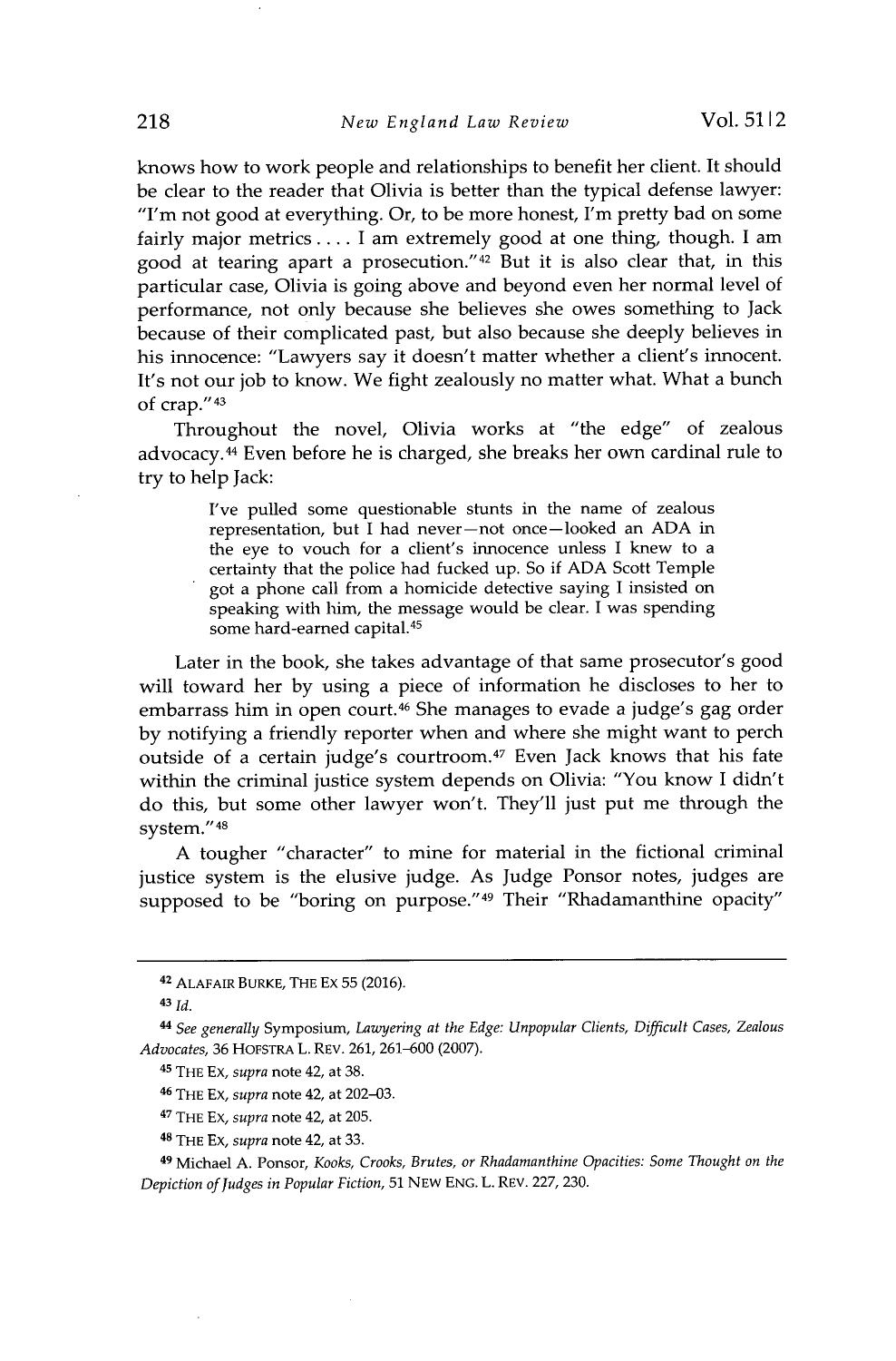comes from their "unbending integrity."<sup>50</sup>They are "not exactly human **...** unburdened **by** an ambivalence about his **job,** or apparently any emotional life at all."51 But of course we know that judges are, in fact, human. They are not robotic decision-makers, merely calling balls and strikes.<sup>52</sup> If an individual judge's temperament and judgment were irrelevant, Congress would not have created a commission to develop sentencing guidelines to remedy huge inter- and intra-jurisdiction disparities in sentencing.<sup>53</sup> Lawyers would not "judge shop," manipulating legal processes in an attempt to land before judges inclined toward their position.<sup>54</sup> Judge Merrick Garland would have gotten a confirmation hearing to be considered for the United States Supreme Court, and the Senate would not have had to exercise the "nuclear option" of changing its own voting rules to overcome a filibuster of the Court's newest member, Justice Neil Gorsuch.<sup>55</sup>

If there is any unifying legal lesson to be found in my work as a novelist, **I** hope it is that the criminal justice system does not operate independently of the individuals who carry out the work.

#### **II.** Structure: Legal Rules Are Only a Starting Point

**A** second point that emerges from this symposium is, just as the legal system itself is not self-executing, neither are the legal rules that govern a defendant's constitutional rights. Professor Stern, for example, notes that the rules of criminal procedure are not determinative of outcome. Writers

*s3 See* Stephen Breyer, *The Federal Sentencing Guidelines and the Key Compromises upon Which They Rest,* **17** HOFSTRA L. REV. **1,** 4-5 **(1988)** (reporting that a central purpose of the United States Sentencing Guidelines was to reduce "'unjustifiably wide' sentencing disparit[ies]") (internal citations omitted).

*s4 See, e.g.,* Ahmed **E.** Taha, *Judge Shopping: Testing Whether Judges' Political Orientations Affect Case Filings,* **78 U. CIN.** L. REV. **1007, 1009, 1037** (2010) (finding that, for many types of cases, judges' political orientations affected which cases settled and on what terms).

ss *See, e.g.,* Adam Liptak **&** Matt Flegenheimer, *Neil Gorsuch Confirmed by Senate as Supreme Court Justice,* N.Y. **TIMES** (April **7, 2017),** https://perma.cc/7UF7-YX39.

**<sup>50</sup>***Id. at* **231.**

**<sup>51</sup>** *Id.*

**<sup>52</sup>**Supreme Court Chief Justice John Roberts, during his confirmation hearings before the United States Senate, infamously compared the **job** of a Supreme Court Justice to the role of an umpire. He stated during his introductory comments, "Judges are like umpires.... Umpires don't make the rules; they apply them. The role of an umpire and a judge is critical. They make sure everybody plays **by** the rules. But it is a limited role." Bruce Weber, *Umpires v. Judges,* N.Y **TIMES (July 11, 2009),** https://perma.cc/5V5C-5CKP. He promised to "call balls and strikes, and not to pitch or bat." Todd **S.** Purdum **&** Robin Toner, *Court in Transition: The Overview; Roberts Pledges He'll Hear Cases with "Open Mind,"* N.Y. **TIMES** (Sept. **13, 2005),** *https://perma.cc/8EHC-W265.*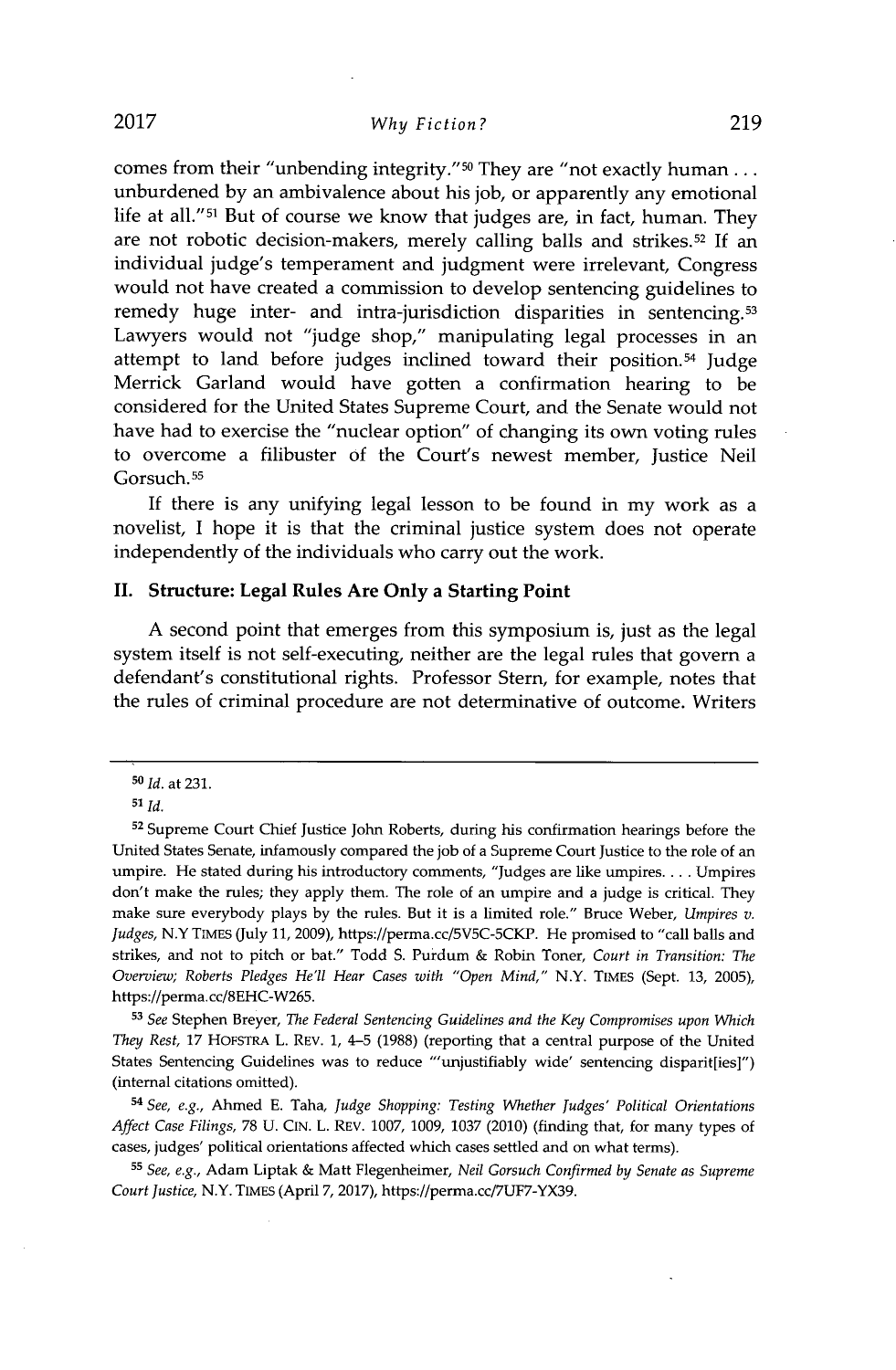"continue to provide excellent material" when actors within the system "test the limits of these doctrines, or ignore them altogether."5 6 **A** fiction writer uses legal rules to his or her advantage, not **by** simply stating the rules, but in showing how characters "manipulate the rules, within certain limits," treating "every procedure and constraint as a move in a game."<sup>57</sup> Similarly, Professor Manus observes that crime fiction can depict "law as a massive machine **...** which may be operated, and successfully, **by** those with the right combination of training, savvy, creative energy, and luck."<sup>58</sup> Professor Wesson asserts, "Much of the best crime fiction lives in the territory between the formal rules and the actors who evade, distort, reinterpret, ignore, or in spectacular fashion break them."<sup>59</sup> Professor Capers, digging into doctrine, $60$  notes the ways that a protagonist can avoid Miranda warnings,  $61$  the probable cause requirement,  $62$  and disclosure of exculpatory evidence under *Brady v. Maryland.<sup>63</sup>*

From this perspective, fiction can be viewed as a means of teaching criminal procedure beyond the traditional study of appellate decisions, "the bedrock of the classroom experience." $64$  As narrative, the tendency for actors within the criminal justice system to avoid, distort, and manipulate legal rules provides a type of structure within a crime novel, a cat-andmouse game between competing actors, or between individuals and justice itself. One of my favorite examples of a cat-and-mouse game using legal rules is not from a novel, but from the television series, *Breaking Bad.<sup>6</sup>5* Fans of the show refer to the scene, from the episode "Sunset," as the "junkyard scene."<sup>66</sup> In the scene, a dogged DEA Agent, Hank, has gone to a junkyard to pursue an RV that he suspects has been used as a mobile lab to cook methamphetamine **by** unknown (to him) dealers. He is about to enter the RV when the junkyard's owner, **Old** Joe, asks Hank, "Got a warrant?"

**<sup>62</sup>***See* Illinois v. Gates, 462 **U.S. 213, 230 (1983).**

**<sup>63</sup>**Brady v. Maryland, **373 U.S. 83, 90 (1963).**

<sup>64</sup>*See* Rogelio Lasso, *From the Paper Chase to the Digital Chase: Technology and the Challenge of Teaching 21st Century Law Students,* 43 **SANTA** CLARA L. REV. **1,** 14-15 (2002) (describing the appellate decision as the "bedrock of the classroom experience"). *See also Stem, supra* note **56,** at **261** (noting that fiction can serve "as a means of describing the rules and norms of criminal procedure").

**<sup>65</sup>***Breaking Bad* **(AMC** television broadcast **2008-2013).**

**<sup>66</sup>***Breaking Bad: Sunset* **(AMC** television broadcast Apr. **25,** 2010).

**<sup>.56</sup>** Simon Stern, *Narratives of Criminal Procedure from Doyle to Chandler Burke,* **51** NEw **ENG.** L. REV. 249, **257.**

**s7** *Id.* at **258-59.**

**<sup>58</sup>**Manus, *supra* note **17,** at **303.**

**<sup>9</sup>**Wesson, *supra* note **16,** at **295.**

**<sup>60</sup>I.** Bennet Capers, *Re-Reading Alafair Burke's* The Ex, **51** NEw **ENG.** L. REV. **235.**

**<sup>61</sup>***See* Miranda v. Arizona, 384 **U.S.** 436, 444-45 **(1966).**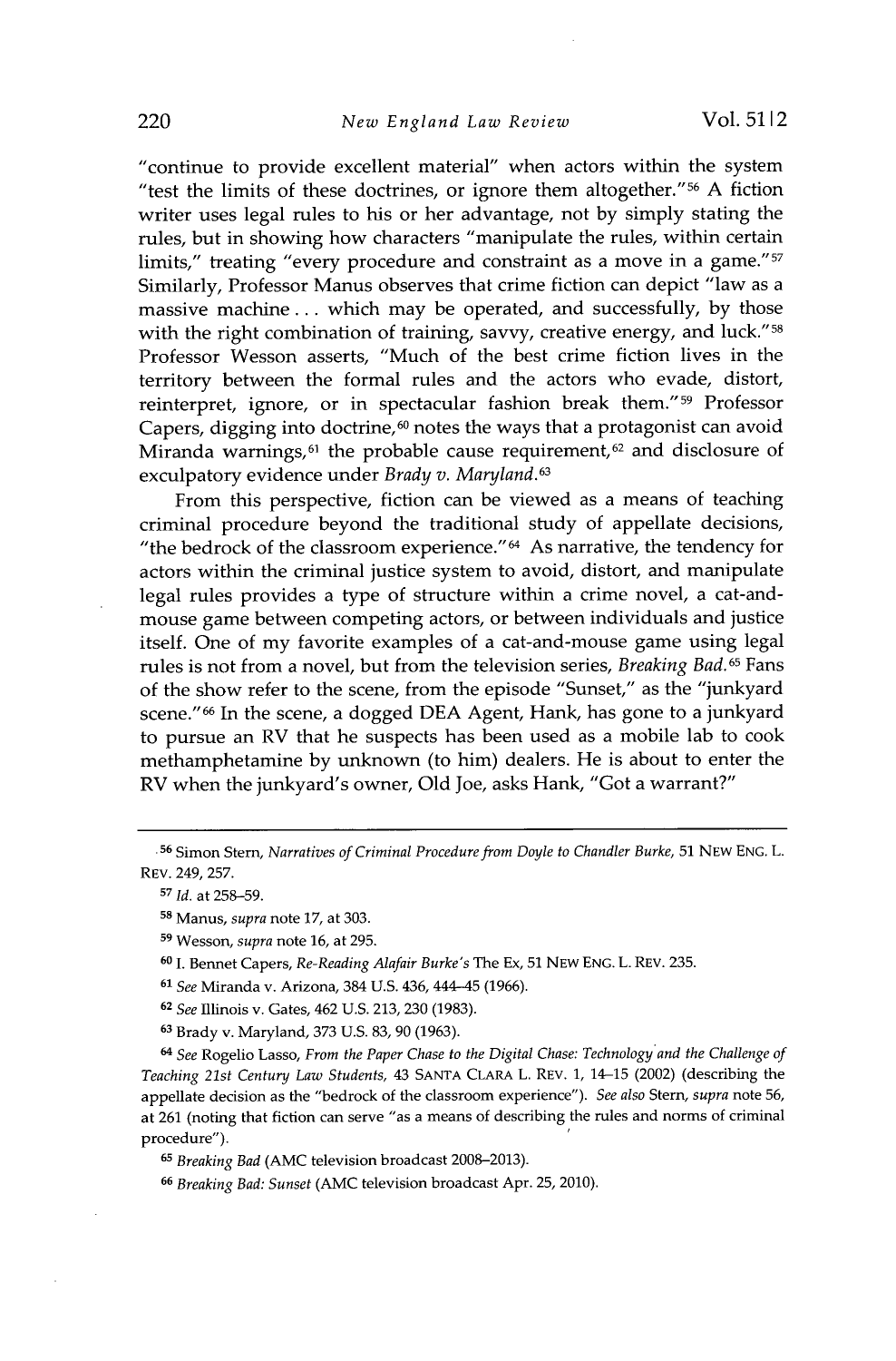### *Why Fiction?* **2017** 221

What follows is an elaborate dance between Hank, on the one hand, and **Old** Joe and the meth cooks, named Walt and Jesse, on the other. Within a few minutes, Hank has attempted to manipulate the automobile exception<sup>67</sup> and plain view exceptions<sup>68</sup> to the warrant requirement to gain entry into the recreational vehicle. Quick on their feet, **Old** Joe, Walt, and Jesse mine legal doctrine for exceptions to Hank's favored exceptions. They argue that the RV is a domicile, not a vehicle, and that Hank, because he never saw the RV in transit, cannot know for certain that it even runs.<sup>69</sup> They argue that probable cause is not "readily apparent." In the end, Hank "loses" the game, and says that he will apply for a warrant. The scene can be used to teach a number of criminal procedure doctrines,<sup>70</sup> but more importantly, the viewer sees how easily actors within the legal system can unmoor legal rules from the standards that motivate them.<sup>71</sup> After teaching a criminal procedure doctrine, **I** often ask my students, "Now what might a wily police officer do with these rules?"<sup>72</sup> A rule should be viewed not as a norm, but as a starting point for strategic actors who will manipulate the rules to serve their desired outcomes.

In *The Ex,* both Olivia and members of law enforcement are constantly using the scope of legal rules to their respective advantage.<sup>73</sup> The book opens with a transcript of a detective's recorded interview with Jack Harris. The detective's initial questions confirm that Jack is at the precinct "voluntarily" and that he is speaking to the detective of his "own accord." <sup>74</sup> Olivia observes later that the police had "played him,"75 because she

*<sup>68</sup>See* Arizona v. Hicks, 480 **U.S. 321, 326-27 (1987).**

**<sup>69</sup>***See Carney,* 471 **U.S.** at **399** (grounding the automobile exception to the warrant requirement in a vehicle's mobility and distinguishing vehicles used as domiciles from vehicles used for transportation).

*<sup>70</sup>See generally* Alafair **S.** Burke, *Got a Warrant?: Breaking Bad and the Fourth Amendment,* **192** OHIO **ST. J.** OF CRIM. L. **191 (2015);** Max Minzner, Breaking Bad *in the Classroom,* 45 **N.M.** L. REV. **398,** 400 **(2015).**

**<sup>71</sup>**For a general discussion of the distinction between bright-line rules and case-by-case standards, see Kathleen M. Sullivan, *Foreword: The Justices of Rules and Standards,* **106** HARV. L. REV. 22, **58-59 (1992).**

**<sup>72</sup>**For a general discussion of the use of pop culture in the classroom, see Burke, *supra* note **70;** Brian R. Gallini, *HBO's* The Wire *and Criminal Procedure: A Match Made in Heaven, 64* **J. LEGAL EDUC.** 114, **115** (2014); Minzner, *supra* note **70;** Victoria **S.** Salzmann, *Here's Hulu: How Popular Culture Helps Teach the New Generation of Lawyers,* 42 MCGEORGE L. REV. **297, 299** (2011).

**<sup>7</sup>***See generally Capers, supra* note **60.**

<sup>7</sup>THE **Ex,** *supra* note 42, at **1.**

75 THE **Ex,** *supra* note 42, at **1.**

**<sup>67</sup>**California v. Acevedo, **500 U.S. 565, 573 (1991);** California v. Carney, 471 **U.S. 386,** 392-94 **(1985);** Chambers v. Maroney, **399 U.S.** 42, 48 **(1970);** Carroll v. United States, **267 U.S. 132, 156-57 (1925).**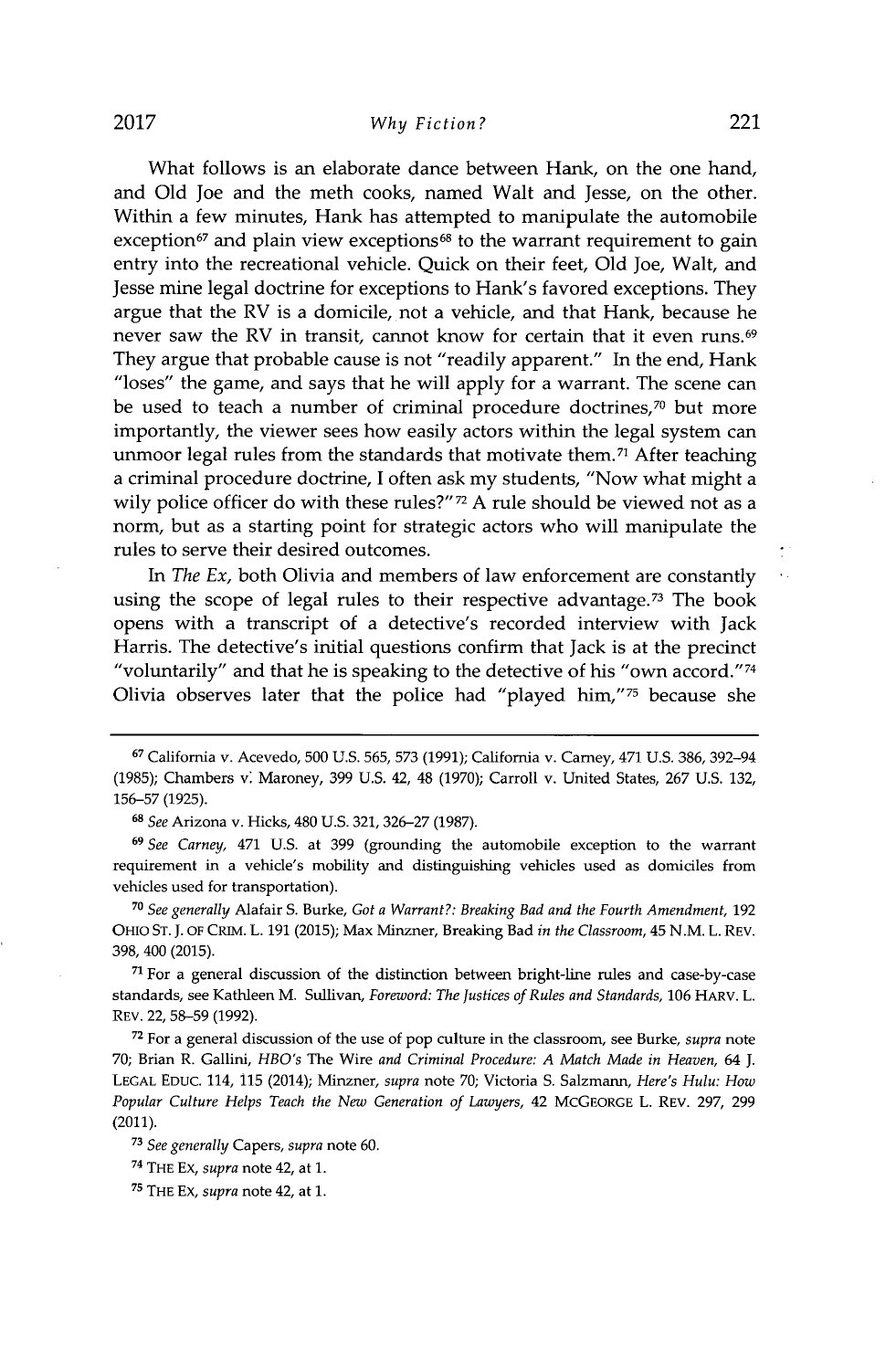knows that a voluntary appearance at the police station to give a voluntary statement means that the police need neither probable cause nor Miranda rights. Olivia, flipping the power dynamics, then invokes the Sixth Amendment to persuade the detective to provide an unmonitored room to meet with her client. She says to the detective, "When your hard work and savvy investigative skills lead you to some nugget that could have been gleaned from the conversation I'm about to have with my client, do you really want me claiming that you got it through a Sixth Amendment violation?"<sup>76</sup>

After Jack is charged, Olivia pushes the prosecution to provide discovery earlier than technically required. In response, the prosecution delivers seventeen boxes of discovery, filled with duplicates and hundreds of seemingly irrelevant documents. Olivia's "gut" tells her that the prosecutor has hidden exculpatory evidence, "evidence that would help our case, which he was required to turn over-but he'd buried it among several boxes of paper to make me work for it."77 The prosecutor was technically complying with *Brady v. Maryland,<sup>7</sup> <sup>8</sup>*but was playing the game of hide the ball.<sup>79</sup>

#### **III.** Surprise **Endings: Justice Is Not Inevitable**

**A** third theme that emerges from this symposium could be viewed as a lesson in surprise endings. It is often said that a defining component of crime fiction is that, despite the violence and chaos that may throw a reader off guard throughout a novel, there is an inherent promise between author and reader that, **by** the end of the book, order will be restored and something resembling justice will be found.<sup>80</sup> Author P.D. James, for example, wrote that crime fiction "confirms our hope that, despite some evidence to the contrary, we live in a beneficent and moral universe in which problems can be solved **by** rational means and peace and order restored from communal or personal disruption and chaos."<sup>81</sup> Shortly after September **11,** 2001, author Lee Child speculated that the demand for crime fiction had increased because "it gratifies [readers'] desires for safety and security and the rule of law, because at the end of crime novels, order is

**<sup>76</sup>**THE **Ex,** *supra* note 42, at **18.**

**<sup>7</sup>**THE **Ex,** *supra* note 42, at **195.**

**<sup>78</sup>**Brady v. Maryland, **373 U.S. 83, 87 (1963).**

**<sup>7</sup>**Gershman, *supra* note **23.**

*<sup>80</sup>See, e.g., Stem, supra* note **56,** at **255-56** ("The critical writing on this genre has shown how crime, in the 'golden era' of mystery fiction, figures as merely a temporary aberration in a world otherwise built on fair and decent principles, defining a status quo that is always restored at the story's close.").

**<sup>8 1</sup>**P.D. JAMES, **TALKING ABOUT DETECTIVE** FICTION 174 **(2009).**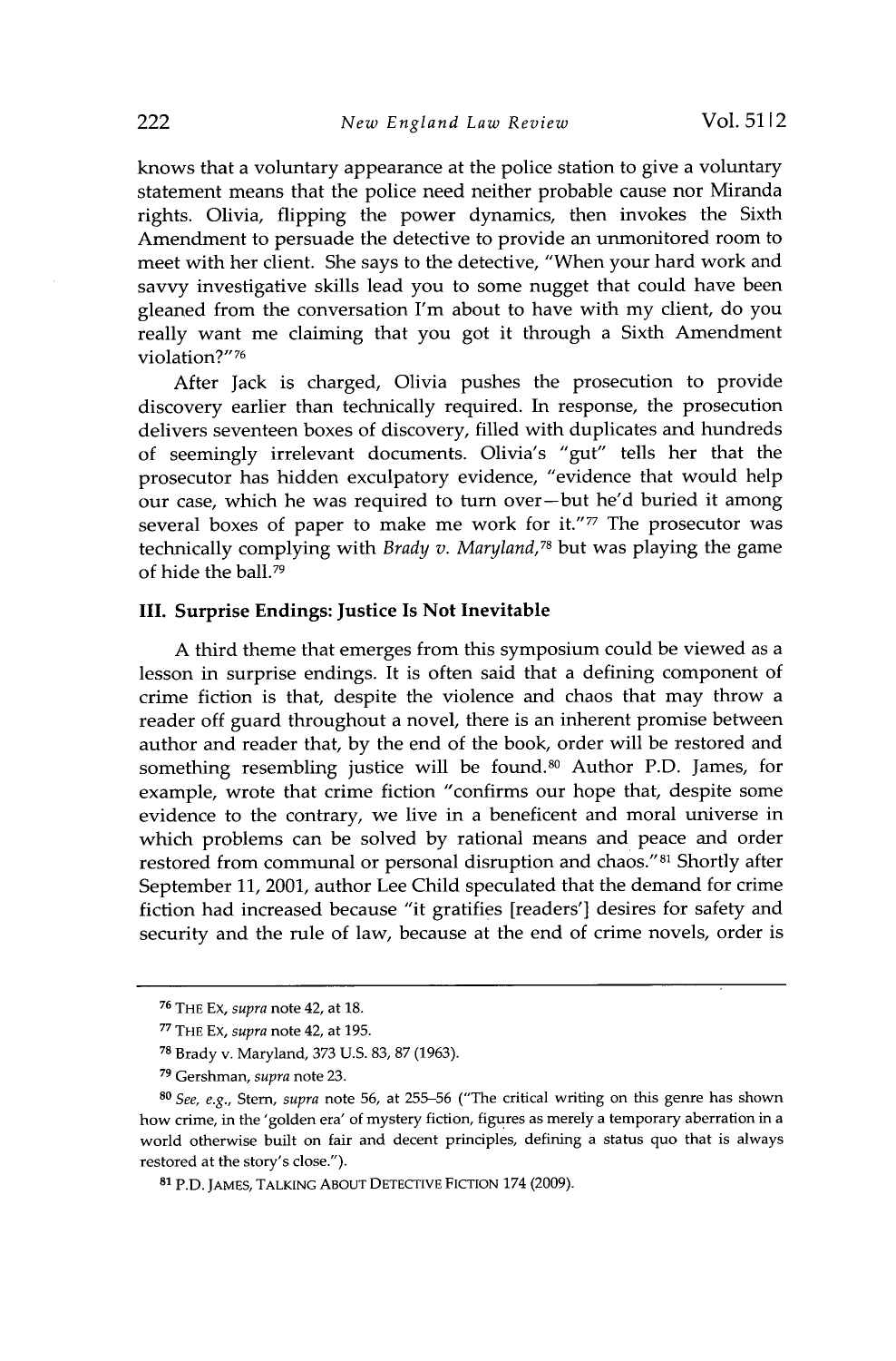restored."<sup>82</sup> Author Michael Connelly has explained his decision in his novel, *The Narrows,* to revisit an antagonist from a previous book **by** saying, "it began to bother me that **I** had created a fictional world where a killer like [him] could walk free. **I** started to long for order to be restored in that world."<sup>83</sup>

However, this symposium's contributions challenge the assumption that crime fiction necessarily serves up an ending that roughly approximates justice. Professor Stem notes a shift away from the pattern of returning to the status quo, attributing the change to the emergence of the hard-boiled detective story.<sup>84</sup> Professor Wesson goes even further, raising the disturbing question of whether we are entering an era in which violations of rules will no longer be met with consequences, undermining a fundamental assumption of the crime fiction genre.<sup>85</sup>

P.D. James, often cited for the proposition that mysteries traditionally require a return to order, has said that modern crime stories "seldom have a complete restoration of order as you used to in the days of Agatha Christie."<sup>86</sup> The list of contemporary bestsellers in which order is not wholly restored is long. $87$  This seeming trend in the genre comes during a period when the public appears fascinated **by** real-world stories that ask whether justice was served or not. We live in the era of exonerations, where well more than **300** convictions have been set aside on the basis of exculpatory **DNA** evidence, a reality that has crept into contemporary pop culture.<sup>88</sup>The first break-out podcast was *Serial,* from the producers of *This American Life,* which re-examined the **1999** murder of a Maryland teenager and explored both the possibility that an innocent man was convicted and the adequacy of the processes used to convict him.<sup>89</sup> Netflix found an unlikely hit series in *Making a Murderer,* which re-visited the murder

**<sup>82</sup>**Richard Alleyne, *Bleak Times Means Crime Takes Over from Romance When It Comes to Library Book Lending,* THE TELEGRAPH (Feb. **3,** 2012, **6:30** AM), https://perma.cc/D6DC-RGEN.

**<sup>83</sup>MICHAEL CONNELLY,** THE NARROWs, *Afterword* (2004), *https://perma.cc/9QCS-WU2H.*

<sup>8</sup>Stem, *supra* note **56,** at **255-56.**

**<sup>85</sup>**Wesson, *supra* note **16,** at **295.**

**<sup>86</sup>***P.D. James Believed Mysteries Were Made Of Clues, Not Coincidences,* FRESH AIR (Dec. **1,** 2014, **2:27** PM), *https://perma.cc/CNP9-ZTKP.*

**<sup>87</sup>**am listing some examples in this footnote, which one should not read if trying to avoid spoilers. Some endings that come to mind that do not necessarily restore order are William Landay's *Defending Jacob,* Gillian Flynn's *Gone Girl,* Dennis Lehane's *Gone Baby Gone,* and yes, my novel, *The Ex.*

*<sup>88</sup>Exonerated by DNA,* **INNOCENCE** PROJECT, https://perma.cc/PU2S-FXKN (last visited Mar. **11, 2018)** (listing **350** exonerations since **1989).**

**<sup>89</sup>**Sarah Koenig, *Serial, Season One* (This American Life Podcast 2014), https://perma.cc/2Z4U-MWXS.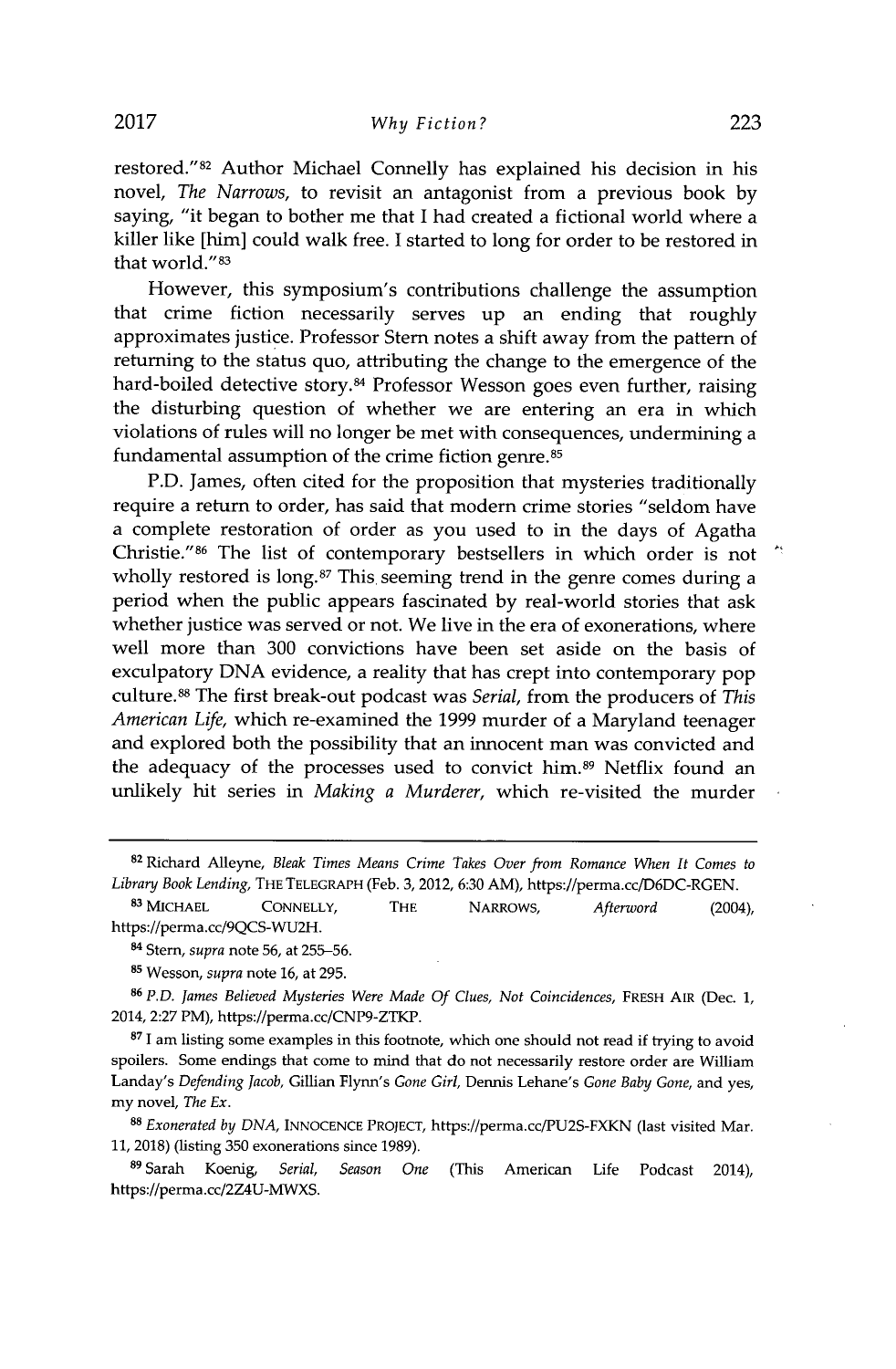conviction of Steven Avery, who had previously been wrongly convicted of yet a different crime.<sup>90</sup> HBO's hit documentary, *The Jinx: The Life and Death of Robert Durst,* left viewers wondering as they fell asleep just how many people Durst had killed.<sup>9</sup> ' The **O.J.** Simpson case provided material for both a ten-episode FX drama<sup>92</sup> and a five-part documentary for ESPN.<sup>93</sup> Less viral, but still captivating and popular, are the true-crime mini-series *The Staircase,<sup>94</sup>*documenting the trial of a novelist accused of killing his wife, and Robert Kolker's book, *Lost Girls,<sup>95</sup>*about the crimes of a still unidentified serial killer. In sum, we live in a world in which we not only openly acknowledge that guilty people get away with murder, while innocent ones are convicted, but we are also willing to be both informed about and *entertained by* the factors that lead to those injustices, and contemporary crime fiction is bending its usual mores accordingly.

## **CONCLUSION**

As long as **I** have the opportunity to comment about my work as a fiction author, this seems like the place to confess that my largest discomfort with my dual roles as a law professor and the author of commercial fiction is the question of how to handle real-world inequities in race, class, gender, and sexual identity when creating a fictional world. Professor Capers notes that, even if an individual protagonist has the system work to his advantage, the system is unlikely to work equally for all. **96** Income, status, and the race of both defendant and offender tilt the balance of justice's scales<sup>97</sup>. Similarly, as Professor Wesson observes, the criminal justice system "is an admirable institution for the well-heeled who can afford the best criminal lawyer in town," but "[f]or everyone else, it is as indiscriminate a machine as the one Kramer describes in *The Bonfire of the Vanities." <sup>9</sup> 8* Even actors who work within the system run into discrimination based on identity.<sup>99</sup>

While **I** appreciate Professor Capers' discussion of the attempts **I** made in *The Ex* to highlight the criminal justice system's stubborn inequities, I

*<sup>90</sup>Making a Murderer* (Netflix **2015).**

*<sup>91</sup>The Jinx: The Life and Deaths of Robert Durst* (HBO TV Mini-Series **2015).**

**<sup>92</sup>***The People v. 0. 1. Simpson: American Crime Story* (FX television broadcast **2016).**

**<sup>9</sup>***O.J.: Made in America* **(ESPN** Films Broadcast **2016).**

<sup>9</sup>*The Staircase* (Maha Productions 2014).

**<sup>95</sup>**ROBERT KOLKER, **LOST** GIRLS: **AN UNSOLVED AMERICAN** MYSTERY **(2013).**

**<sup>96</sup>**Capers, *supra* note **60,** at 242-43.

**<sup>9</sup>**Capers, *supra* note **60,** at 242-43.

**<sup>98</sup>**Wesson, *supra* note **16,** at **283.**

**<sup>9</sup>**Wesson, *supra* note **16,** at **285-86.**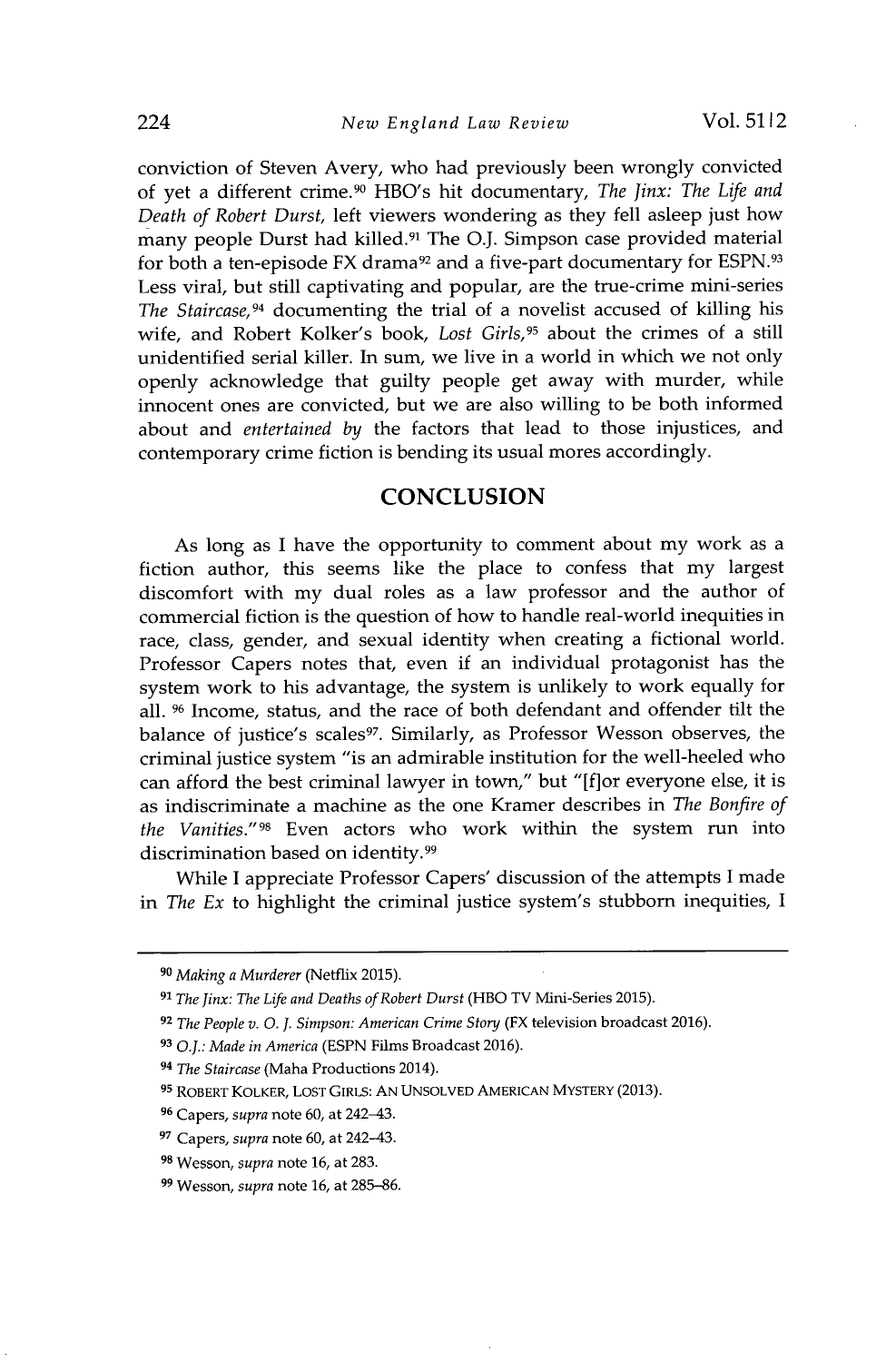wonder sometimes if my efforts are perhaps too subtle. **My** attempts to discuss equality issues in fiction tend to be almost subversive.<sup>100</sup>**A** publisher once said something to me along the lines of "women in Peoria don't want to read about police shooting African-Americans." **I** wrote the book **I** had in mind anyway, but the jacket for that novel buried the lede, positioning the plot as an investigation into the murder of a "hotshot journalist," who just happened to be investigating some shady things going on in the police department."o' Similarly, the jacket for my novel, *Never Tell,* describes the death of a sixteen-year-old girl who "appeared to have everything: a famous father, a luxurious Manhattan townhouse, a coveted spot at the elite Casden prep school."<sup>102</sup> Only in the last paragraph does the summary mention the girl's "inner circle-an eclectic mix of overly precocious teenagers from Manhattan's most privileged families as well as street kids she met in Greenwich Village."<sup>103</sup> Never named in the glamorous rundown is Casey Carter, a homeless teenager who emerges as a central character in the story, or the fact that Casey is transgender. I have five novels in what is known as the "Ellie Hatcher" series, featuring white, female detective Ellie Hatcher. **A** reader has to crack the spine to get to know Hatcher's African-American partner, **J.J.** Rogan, or read their banter about being perceived as "affirmative-action hires" or "diversity detectives." <sup>104</sup>Even so, **I** have had readers email me to ask, in all apparent earnestness, **"Why** is **J.J.** Rogan black?," leading me to believe that my former publisher was not so wrong with his comment about the discomfort of potential readers.

Could **I** do more? Certainly. But, if **I** did, would I have a smaller audience? Is it possible that my current approach of "dicta," as Professor Capers described it, is more effective than "harping on it"?10s I tell myself that it is better to expose a larger number of readers to world views that are potentially challenging, rather than trying to change hearts and minds through fiction. But this symposium reminds me that **I** have an ongoing responsibility as a writer to keep asking myself these questions.

*<sup>100</sup>See* Marlyn Robinson, *Collins to Grisham: A Brief History of the Legal Thriller,* 22 **LEGAL STUD.** F. 21, **33 (1998)** (noting the ways that authors of legal thrillers "have all been authors of their times, almost subversively arguing important contemporary legal issues in a popular culture format.").

**<sup>101</sup>** ALAFAIR BURKE, **CLOSE CASE (2005).**

**<sup>102</sup> ALAFAIR BURKE, NEVER TELL (2009).**

**<sup>103</sup>**ALAFAIR BURKE, NEVER TELL **(2009).**

**<sup>104</sup>**ALAFAIR BURKE, ANGEL'S TiP **(2008).**

**<sup>105</sup>**Capers, *supra* note **60,** at 241-42.